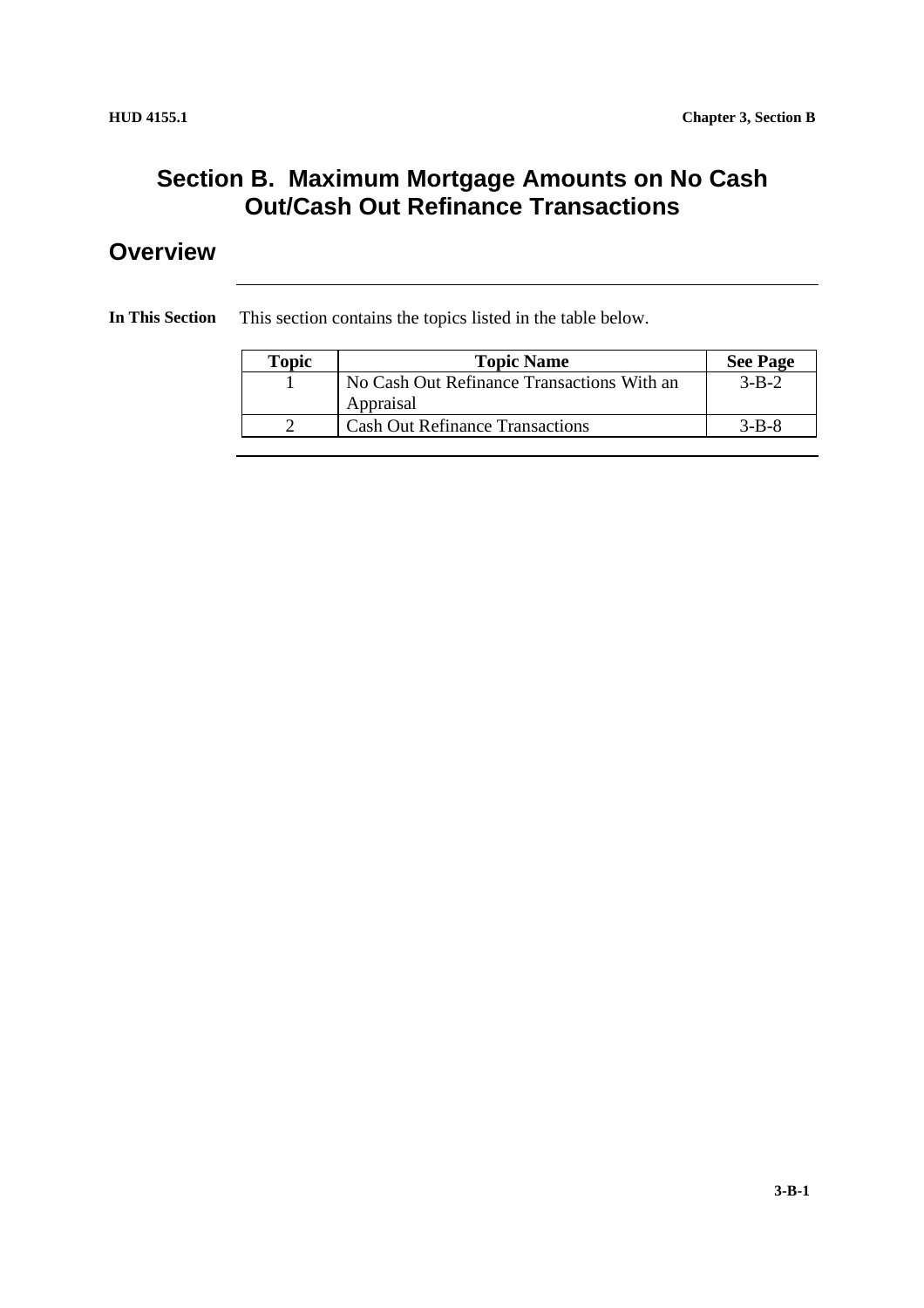# **1. No Cash Out Refinance Transactions With an Appraisal**

| <b>Introduction</b>                          | This topic contains information on no cash out refinance transactions with an<br>appraisal, including                                                                                                                                                                            |
|----------------------------------------------|----------------------------------------------------------------------------------------------------------------------------------------------------------------------------------------------------------------------------------------------------------------------------------|
|                                              | • the maximum mortgage calculation<br>• calculating the existing debt<br>• subordinate liens<br>• refinancing to buy out ex-spouse or coborrower equity<br>• mortgage calculation for a property acquired less than one year before loan<br>application, and<br>• short payoffs. |
| <b>Change Date</b>                           | March 24, 2011                                                                                                                                                                                                                                                                   |
| 4155.1 3.B.1.a<br><b>Maximum</b><br>Mortgage | The maximum mortgage for a no cash out refinance with an appraisal (credit<br>qualifying) is the <i>lesser</i> of the                                                                                                                                                            |
| <b>Calculation</b>                           | • 97.75% Loan-To-Value (LTV) factor applied to the appraised value of the<br>property, or<br>• existing debt.                                                                                                                                                                    |
|                                              | The total FHA first mortgage is limited to 100% of the appraised value,<br><i>including</i> any financed upfront mortgage insurance premium (UFMIP).                                                                                                                             |
|                                              | Most FHA mortgages require payment of an UFMIP. The statutory loan<br>amounts and LTV limits described in this handbook do not include the<br>UFMIP.                                                                                                                             |
|                                              | Generally, the maximum mortgage may never exceed the statutory limit,<br>except by the amount of any new UFMIP. However, the maximum mortgage<br>may exceed the statutory limit on certain specialty products.                                                                   |
|                                              | <b><i>Note</i></b> : The borrower must comply with any appraisal requirements, including<br>repairs, before the mortgage is eligible for insurance endorsement.                                                                                                                  |
|                                              | <b>References:</b> For more information on<br>• maximum LTV factors, see HUD 4155.1 2.A.2.b, and<br>• UFMIP amounts, see HUD 4155.2 7.2.a.                                                                                                                                       |
|                                              | Continued on next page                                                                                                                                                                                                                                                           |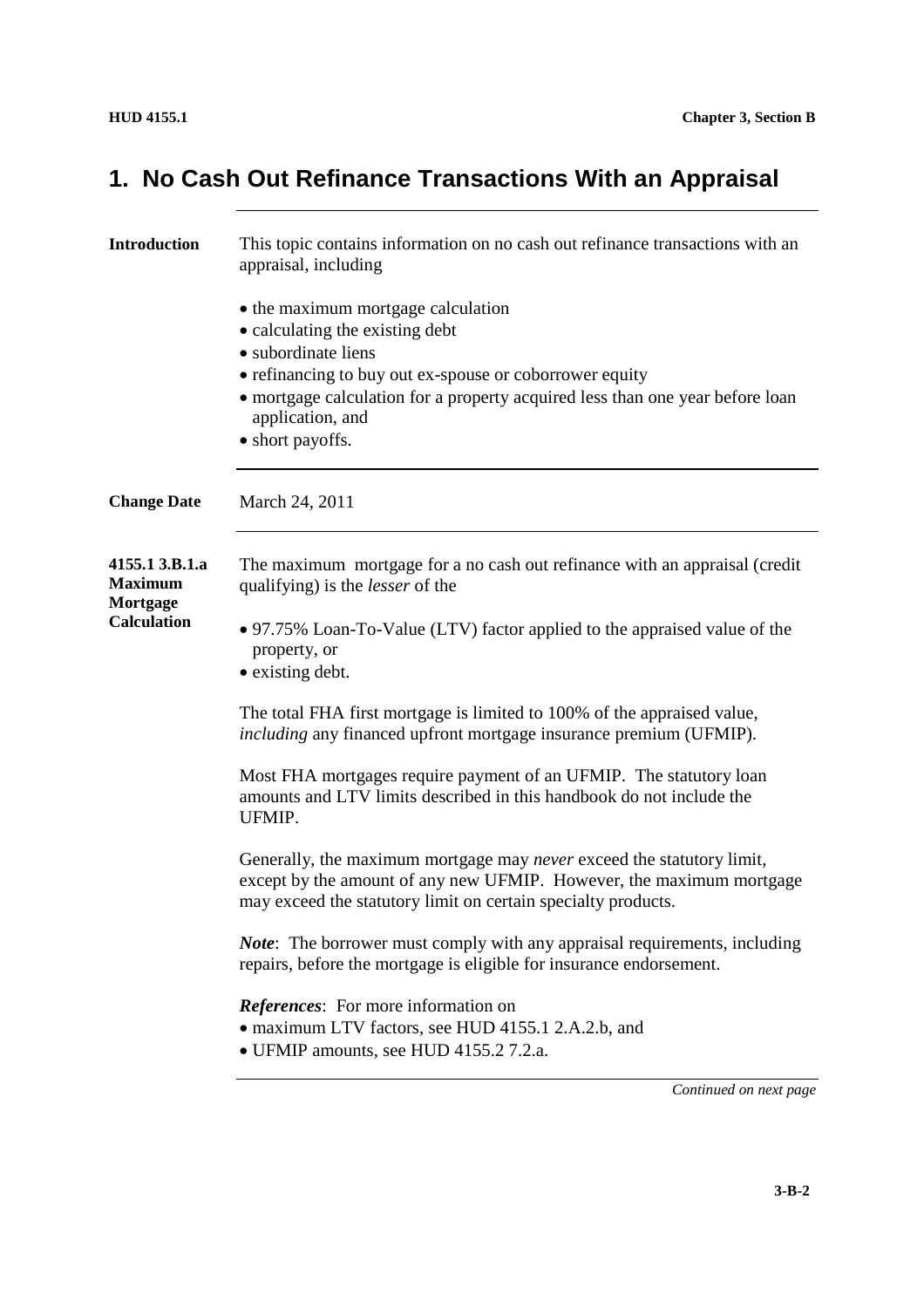### **1. No Cash Out Refinance Transactions With an Appraisal, Continued**

| 4155.1 3.B.1.b         | The underwriter should follow the steps in the table below to calculate the       |
|------------------------|-----------------------------------------------------------------------------------|
| <b>Calculating the</b> | existing debt.                                                                    |
| <b>Existing Debt</b>   |                                                                                   |
| on a No Cash           | <i>Note</i> : On this type of refinance transaction, the borrower may not receive |
| <b>Out Refinance</b>   | cash back in excess of \$500 at closing.                                          |
| With an                |                                                                                   |
| <b>Appraisal</b>       |                                                                                   |
|                        |                                                                                   |

| <b>Step</b> | <b>Action</b>                                                                                                    |
|-------------|------------------------------------------------------------------------------------------------------------------|
| Т.          | Determine the amount of the existing first mortgage. The existing                                                |
|             | first mortgage must be current for the month due and                                                             |
|             |                                                                                                                  |
|             | $\bullet$ <i>may</i> include                                                                                     |
|             | - the interest charged by the servicing lender when the payoff                                                   |
|             | will not likely be received on the first day of the month (as is<br>typically assessed on FHA-insured mortgages) |
|             | - any prepayment penalties assessed on a conventional mortgage<br>or an FHA Title I loan                         |
|             | - late charges, and                                                                                              |
|             | - escrow shortages, and                                                                                          |
|             | • <i>may not</i> include delinquent interest.                                                                    |
| 2           | Determine the prepaid expenses, which may include                                                                |
|             |                                                                                                                  |
|             | • the per diem interest to the end of the month on the new loan                                                  |
|             | • hazard insurance premium deposits                                                                              |
|             | • monthly mortgage insurance premiums, and                                                                       |
|             | • any real estate tax deposits needed to establish the escrow<br>account.                                        |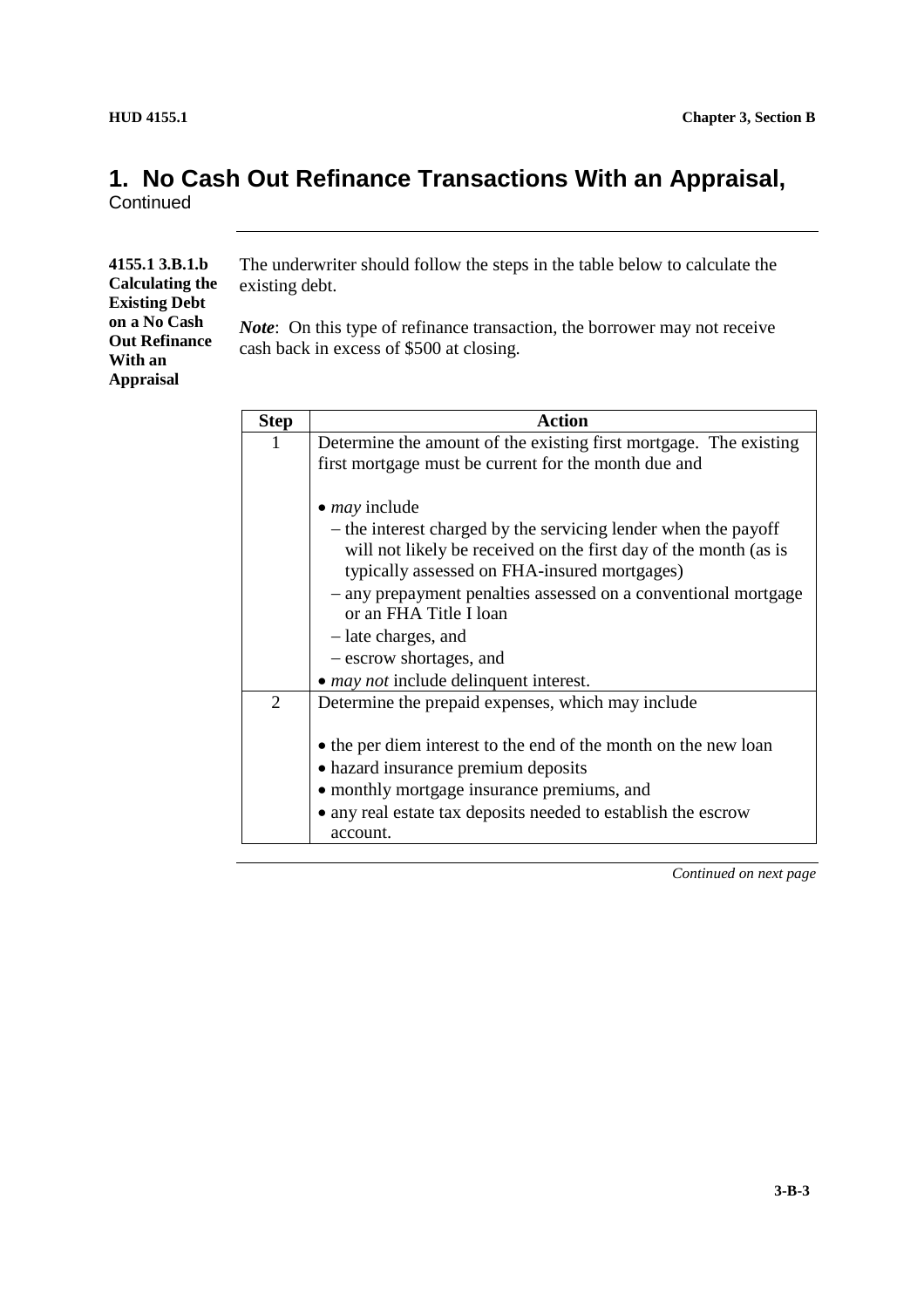### **1. No Cash Out Refinance Transactions With an Appraisal, Continued**

#### **4155.1 3.B.1.b Calculating the Existing Debt on a No Cash Out Refinance With an Appraisal** (continued)

| <b>Step</b>    | <b>Action</b>                                                                                                                                                                                                                                                                                                                                           |  |
|----------------|---------------------------------------------------------------------------------------------------------------------------------------------------------------------------------------------------------------------------------------------------------------------------------------------------------------------------------------------------------|--|
| 3              | Add the following to the existing first mortgage amount:                                                                                                                                                                                                                                                                                                |  |
|                |                                                                                                                                                                                                                                                                                                                                                         |  |
|                | • any purchase money second mortgage                                                                                                                                                                                                                                                                                                                    |  |
|                | • any junior liens over 12 months old                                                                                                                                                                                                                                                                                                                   |  |
|                | • closing costs                                                                                                                                                                                                                                                                                                                                         |  |
|                | • prepaid expenses (even if the lender refinancing the loan is the<br>servicer)                                                                                                                                                                                                                                                                         |  |
|                | • borrower-paid repairs required by the appraisal, and                                                                                                                                                                                                                                                                                                  |  |
|                | • discount points.                                                                                                                                                                                                                                                                                                                                      |  |
|                | <i>Note</i> : If the balance or any portion of an equity line of credit in<br>excess of \$1000 was advanced within the past 12 months and was<br>for purposes <i>other</i> than repairs and rehabilitation of the property,<br>that portion above and beyond \$1,000 of the line of credit is <i>not</i><br>eligible for inclusion in the new mortgage. |  |
| $\overline{4}$ | Subtract any refund of UFMIP.                                                                                                                                                                                                                                                                                                                           |  |
|                | <b>Result:</b> The resulting figure is the existing debt.                                                                                                                                                                                                                                                                                               |  |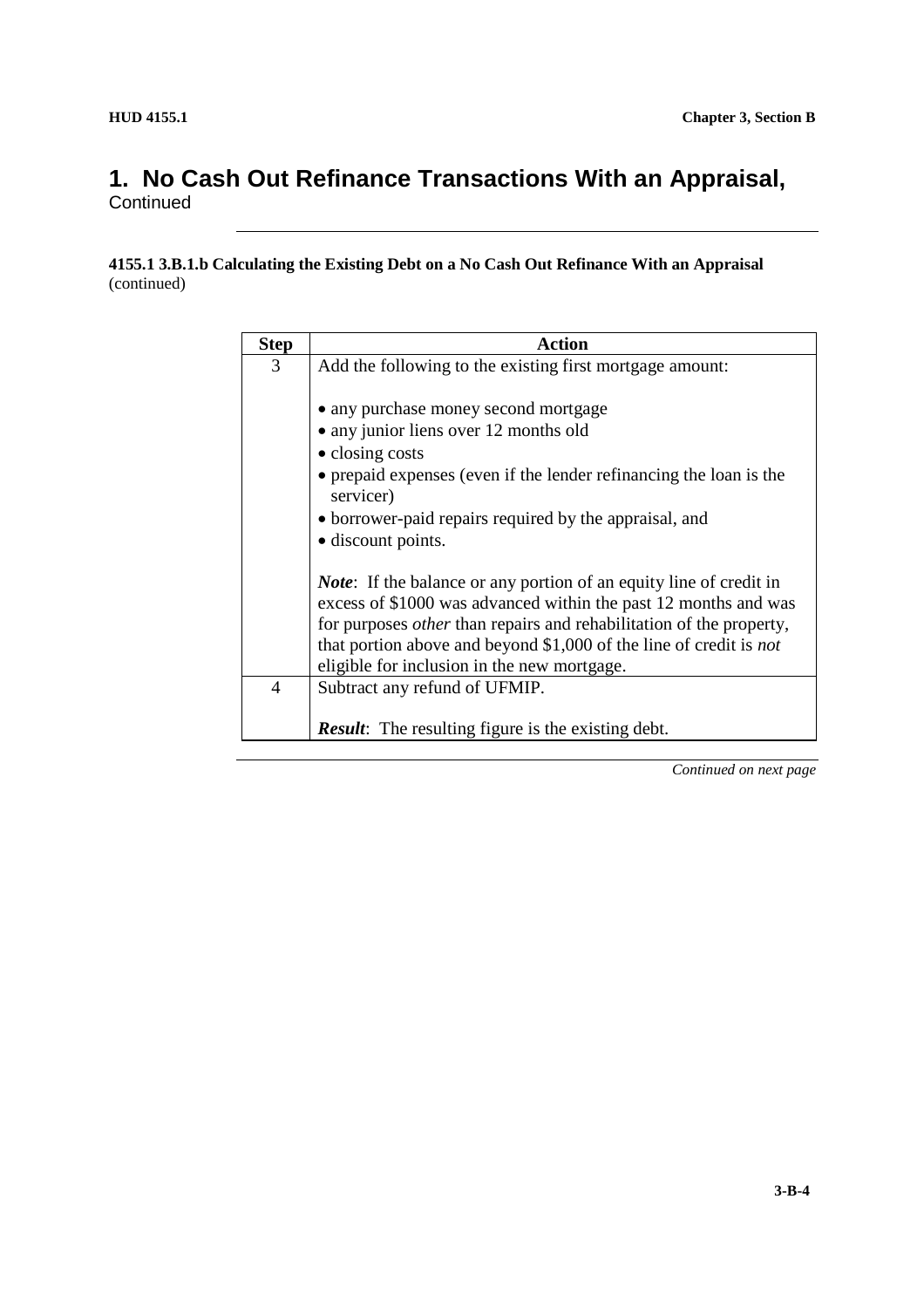# **1. No Cash Out Refinance Transactions With an Appraisal,**

**Continued** 

| 4155.1 3.B.1.c<br><b>Subordinate</b><br>Liens                              | A subordinate lien, including a Home Equity Line of Credit (HELOC),<br>regardless of when taken, may remain outstanding (but subordinate to the<br>FHA-insured mortgage), provided the                                                                             |  |
|----------------------------------------------------------------------------|--------------------------------------------------------------------------------------------------------------------------------------------------------------------------------------------------------------------------------------------------------------------|--|
|                                                                            | • FHA insured mortgage meets the eligibility criteria for mortgages with<br>secondary financing outlined in HUD 4155.1 5.C, and<br>• combined amount of the FHA-insured mortgage and the entire subordinate<br>lien does not exceed the applicable FHA LTV ratios. |  |
|                                                                            | The lender must use the maximum accessible credit limit of the existing<br>subordinate lien to calculate the Combined Loan-to-Value (CLTV) ratio.                                                                                                                  |  |
|                                                                            | <i>References:</i> For more information on<br>• the refinance of borrowers in a negative equity position program, see<br>$-$ HUD 4155.1 6.F<br>$-$ ML 10-23, and<br>$-ML$ 10-35, and                                                                               |  |
|                                                                            | • streamline refinances, see HUD 4155.1 6.C.<br><i>Note</i> : Both of these programs may have different LTV requirements.                                                                                                                                          |  |
|                                                                            |                                                                                                                                                                                                                                                                    |  |
| 4155.1 3.B.1.d<br><b>Refinancing to</b><br><b>Buy Out Ex-</b><br>Spouse or | When the purpose of the new loan is to refinance an existing mortgage in<br>order to buy out an ex-spouse's or other coborrower's equity, the specified<br>equity to be paid is                                                                                    |  |
| Coborrower<br><b>Equity</b>                                                | • considered property-related indebtedness, and<br>• eligible to be included in the new mortgage calculation.                                                                                                                                                      |  |
|                                                                            | The divorce decree, settlement agreement, or other bona fide equity<br>agreement must be provided to document the equity awarded to the ex-spouse<br>or coborrower.                                                                                                |  |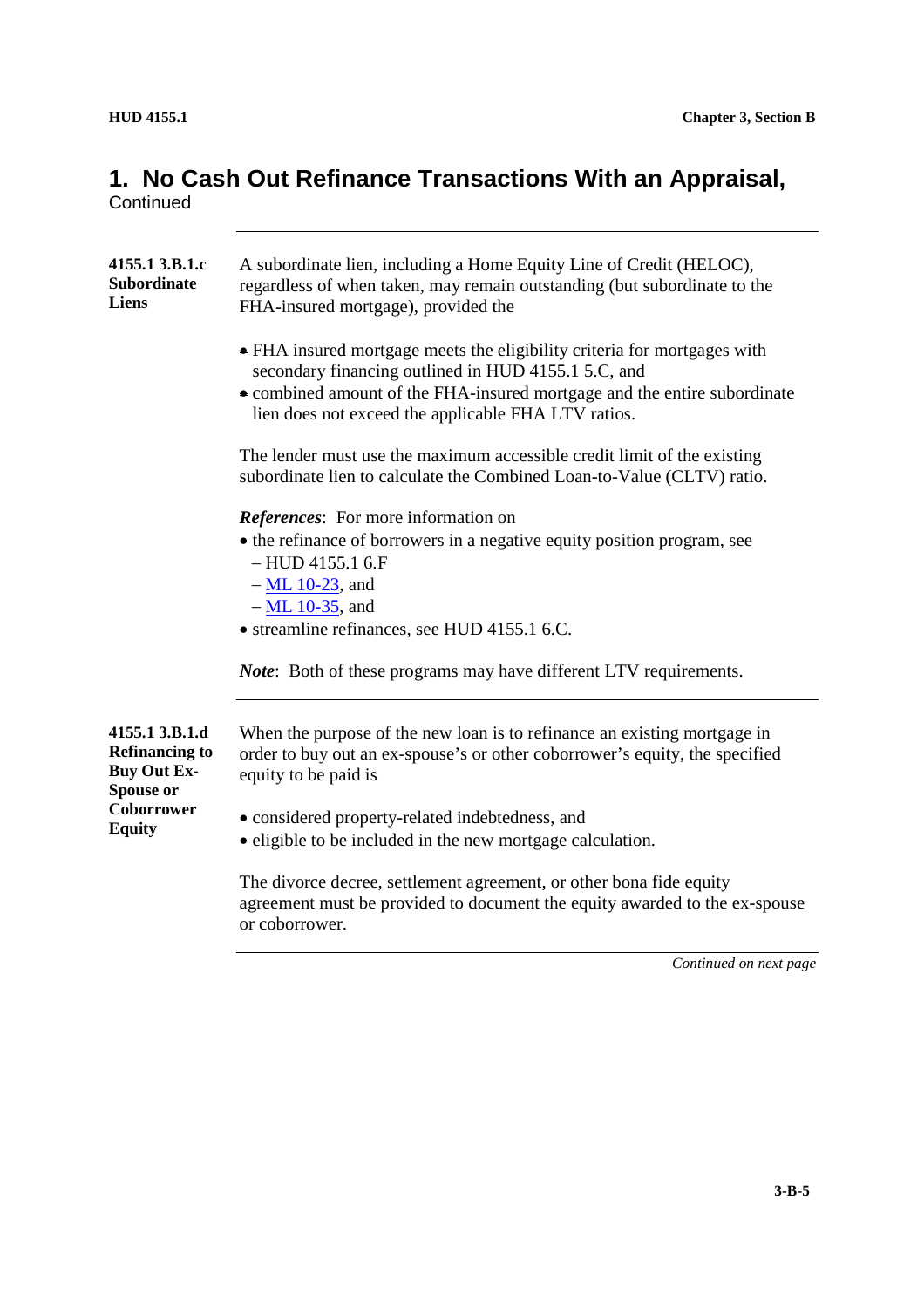# **1. No Cash Out Refinance Transactions With an Appraisal,**

**Continued** 

| 4155.1 3.B.1.e         |
|------------------------|
| Mortgage               |
| <b>Calculation for</b> |
| a Property             |
| <b>Acquired Less</b>   |
| <b>Than One Year</b>   |
| <b>Before Loan</b>     |
| <b>Application</b>     |
|                        |

If the property was acquired less than one year before the loan application, and is not already FHA-insured, the original sales price of the property must be considered in determining the maximum mortgage, in addition to the calculations described previously in this topic.

Using conclusive documentation, expenditures for repairs and rehabilitation incurred after the purchase of the property may be added to the original sales price in calculating the mortgage amount.

The maximum mortgage amount will be based on the *lesser* of the

- total cost to acquire the property, which includes the original purchase price plus any
	- documented costs incurred for rehabilitation, repairs, renovation, or weatherization
	- closing costs, and
	- reasonable discount points, **or**
- current appraised value, **or**
- total of all mortgage liens held against the subject property.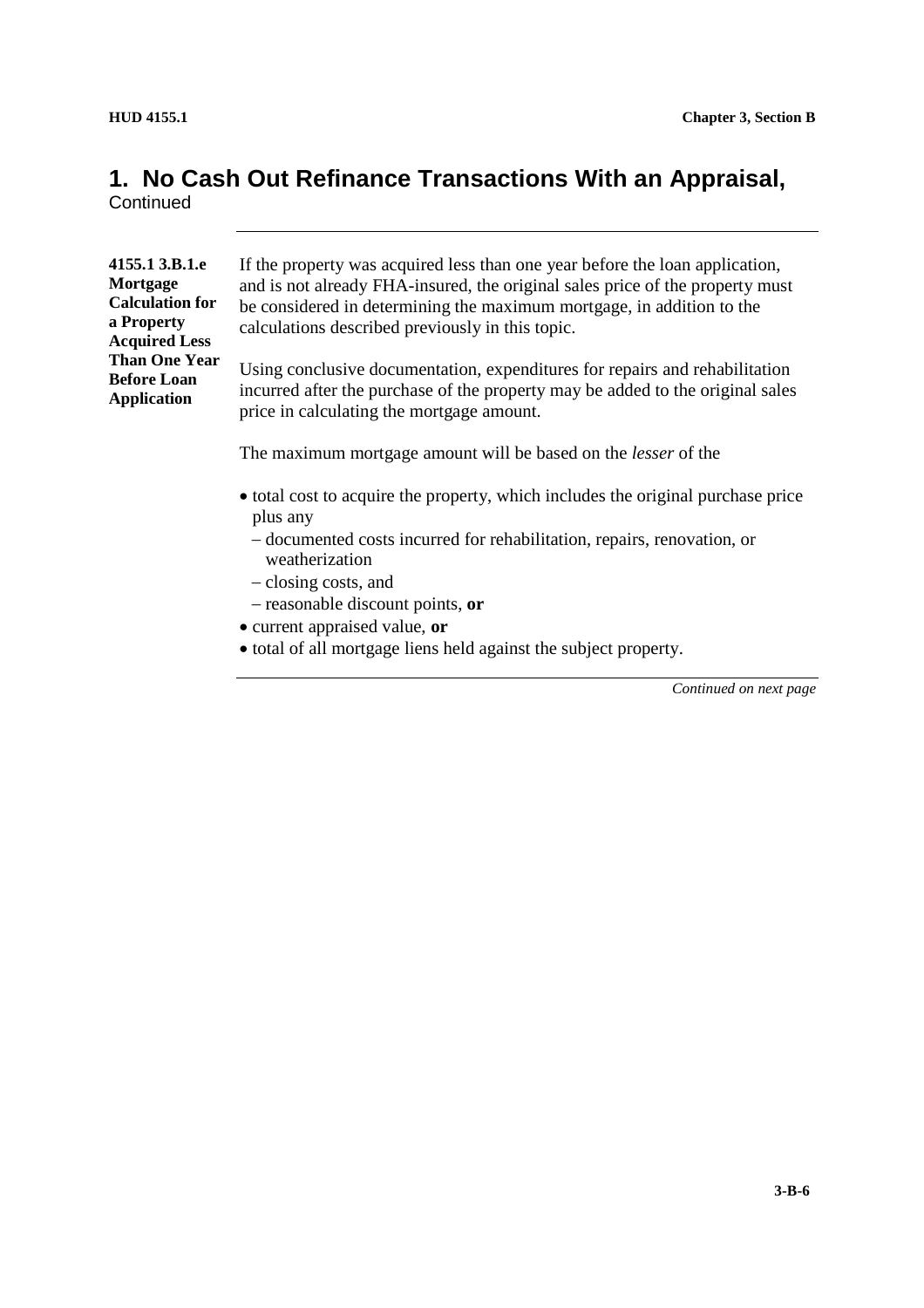# **1. No Cash Out Refinance Transactions With an Appraisal,**

**Continued** 

| 4155.1 3.B.1.f<br><b>Short Payoffs</b> | To be eligible for refinancing with a short payoff, a borrower must be current<br>on his/her mortgage.                                                                                                                                                                  |
|----------------------------------------|-------------------------------------------------------------------------------------------------------------------------------------------------------------------------------------------------------------------------------------------------------------------------|
|                                        | FHA will insure the first mortgage where the existing note holder(s) write off<br>the amount of the indebtedness that cannot be refinanced into the new FHA-<br>insured mortgage if                                                                                     |
|                                        | • there is insufficient equity in the home based on its current appraised value,<br>and/or<br>• the borrower has experienced a reduction in income and does not have the<br>capacity to repay the existing indebtedness against the property.                           |
|                                        | For instances where the existing note holders are reluctant to write down<br>indebtedness, a new subordinate lien may be executed for the amount by<br>which the payoff is short.                                                                                       |
|                                        | If payments on subordinate financing are required, they must be included in<br>the qualifying ratios unless payments have been deferred for no less than 36<br>months. This policy applies <i>only</i> to no cash out (rate and term) refinances<br>with short payoffs. |
|                                        | <i>References:</i> For more information on<br>• mortgage payment history required for refinancing, see HUD 4155.1<br>4.C.2.b,<br>• new subordinate financing see HUD 4155.1 3.B.1.c, and<br>• short sales, see HUD 4155.1 4.C.2.1.                                      |
|                                        |                                                                                                                                                                                                                                                                         |
|                                        |                                                                                                                                                                                                                                                                         |
|                                        |                                                                                                                                                                                                                                                                         |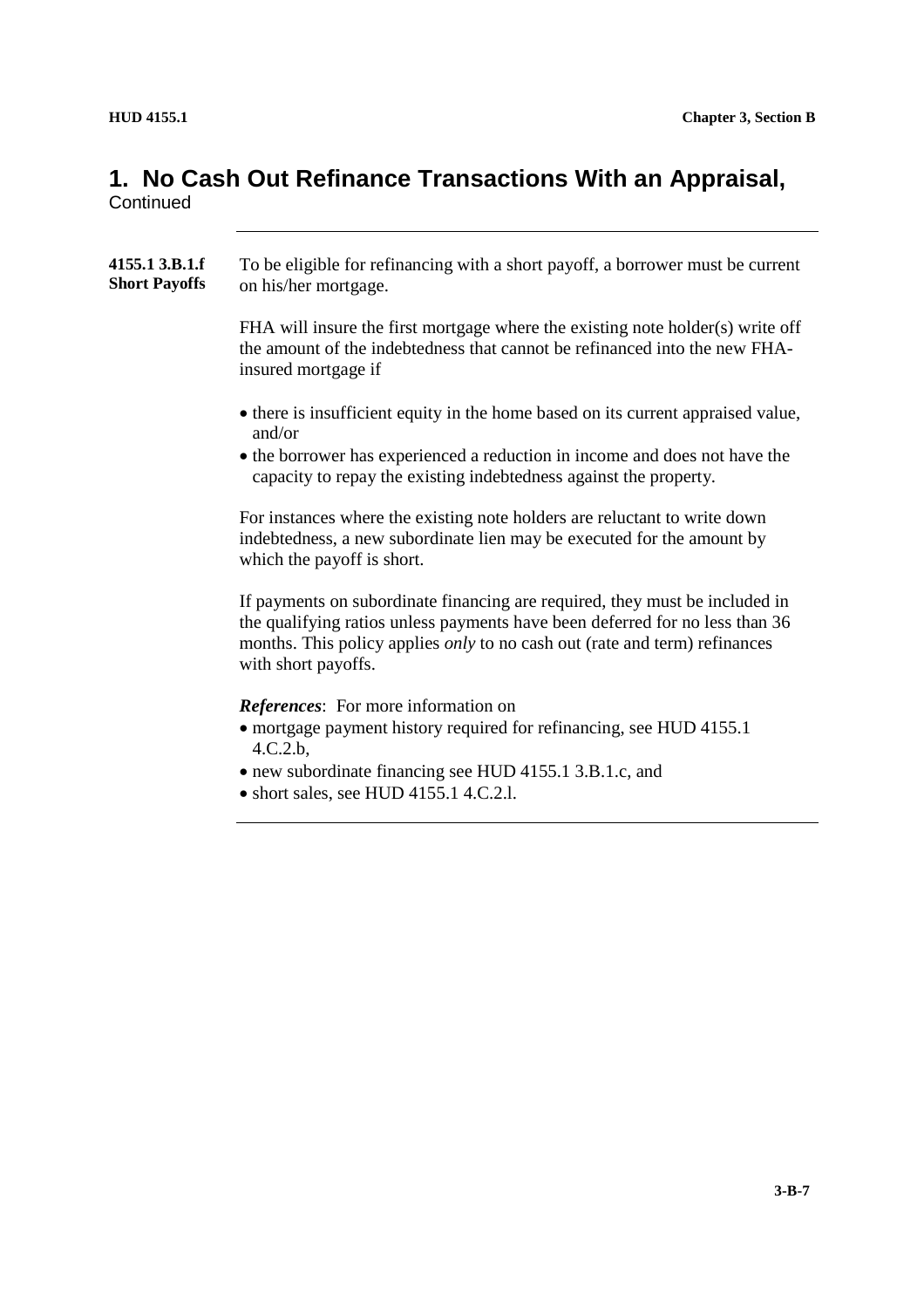## **2. Cash Out Refinance Transactions**

| <b>Introduction</b>                                         | This topic contains general information for cash out refinance transactions,<br>including                                                                                                                                                                                                                             |  |
|-------------------------------------------------------------|-----------------------------------------------------------------------------------------------------------------------------------------------------------------------------------------------------------------------------------------------------------------------------------------------------------------------|--|
|                                                             | • eligibility for cash out refinances<br>• ineligibility of delinquent borrowers and payment history requirement for<br>cash out refinances<br>• restriction on addition of non-occupant coborrower for credit underwriting<br>compliance<br>• subordinate liens and combined loan-to-value (CLTV) ratios on cash out |  |
|                                                             | refinances<br>• maximum mortgage amount calculation based on length of ownership, and<br>• cash out refinancing for debt consolidation.                                                                                                                                                                               |  |
| <b>Change Date</b>                                          | March 24, 2011                                                                                                                                                                                                                                                                                                        |  |
| 4155.1 3.B.2.a<br><b>Eligibility for</b><br><b>Cash Out</b> | Cash out refinance transactions are only permitted on owner-occupied<br>principal residences.                                                                                                                                                                                                                         |  |
| <b>Refinances</b>                                           | Properties owned free and clear <i>may</i> be refinanced as cash out transactions.                                                                                                                                                                                                                                    |  |
|                                                             | <i>References:</i> For more information on<br>• three and four unit properties, including self-sufficiency requirements, see<br>HUD 4155.1 2.B.4, and<br>• eligibility and mortgage payment history, see HUD 4155.1 3.B.2.b.                                                                                          |  |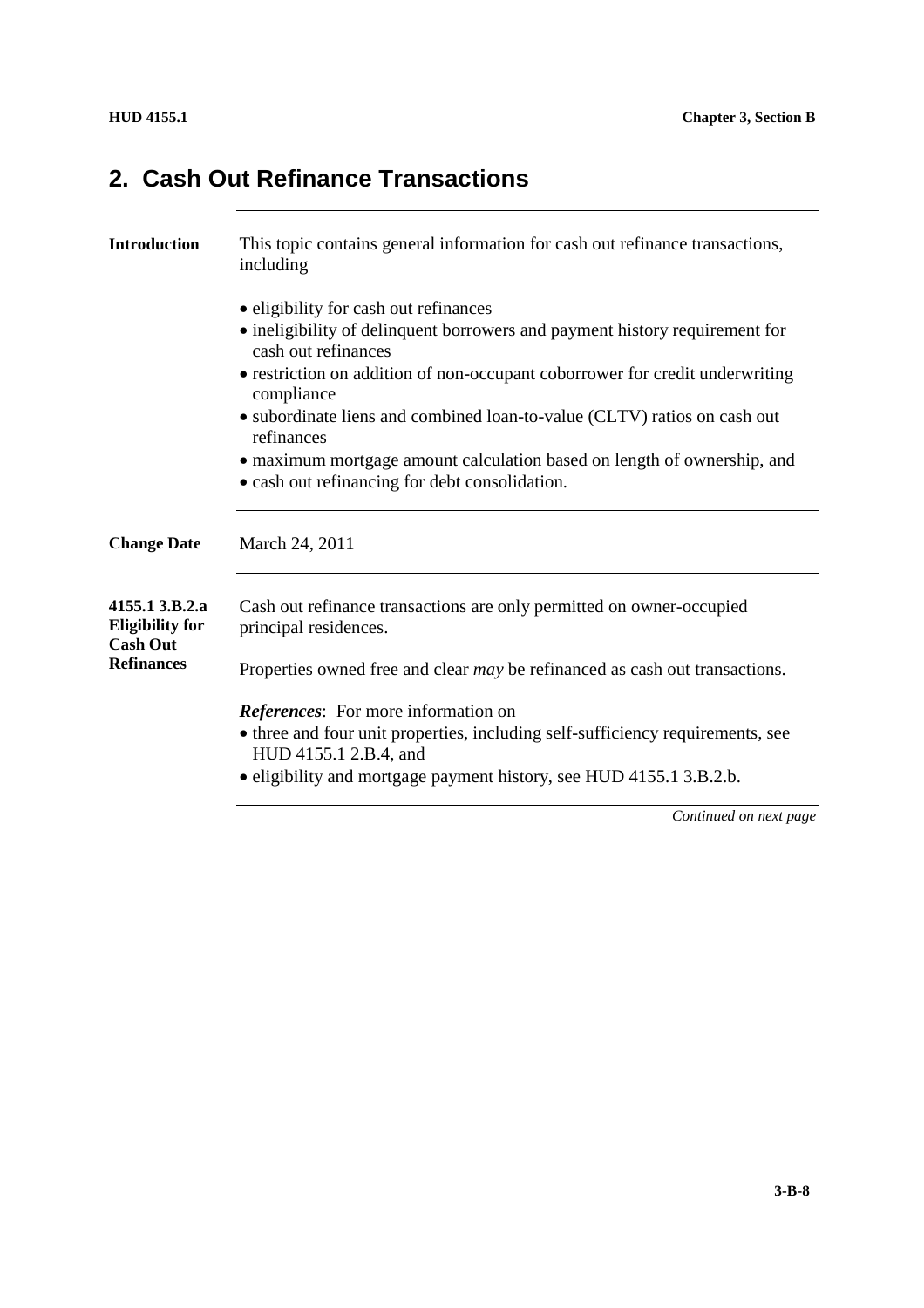| 4155.1 3.B.2.b<br><b>Ineligibility of</b><br><b>Delinquent</b><br><b>Borrowers and</b><br><b>Payment</b><br><b>History</b><br>Requirement<br>for Cash Out<br><b>Refinances</b> | Borrowers who are delinquent, in arrears, or who have suffered any mortgage<br>delinquencies within the most recent 12 month period under the terms and<br>conditions of their mortgages are not eligible for cash out refinances.<br>If a property is encumbered by a mortgage, the refinancing lender must<br>document that the borrower has an acceptable payment history.<br>The payment history is acceptable if the borrower<br>• is current, and<br>• has made all payments on the mortgage being refinanced within the month<br>due for the previous 12 months.<br>For mortgages with more than six months and fewer than 12 months of |
|--------------------------------------------------------------------------------------------------------------------------------------------------------------------------------|------------------------------------------------------------------------------------------------------------------------------------------------------------------------------------------------------------------------------------------------------------------------------------------------------------------------------------------------------------------------------------------------------------------------------------------------------------------------------------------------------------------------------------------------------------------------------------------------------------------------------------------------|
|                                                                                                                                                                                | payment history, the borrower must have made all payments when due.<br>Mortgages with fewer than six months of payment history are not eligible for<br>cash out refinances.                                                                                                                                                                                                                                                                                                                                                                                                                                                                    |
| 4155.1 3.B.2.c<br><b>Restriction on</b><br><b>Addition of</b><br><b>Non-Occupant</b><br><b>Coborrower for</b><br><b>Credit</b><br><b>Underwriting</b><br>Compliance            | Non-occupant coborrowers may <i>not</i> be added in a cash out refinance<br>transaction in order to meet FHA's credit underwriting guidelines for the<br>mortgage. Any coborrower or cosigner being added to the note must be an<br>occupant of the property.                                                                                                                                                                                                                                                                                                                                                                                  |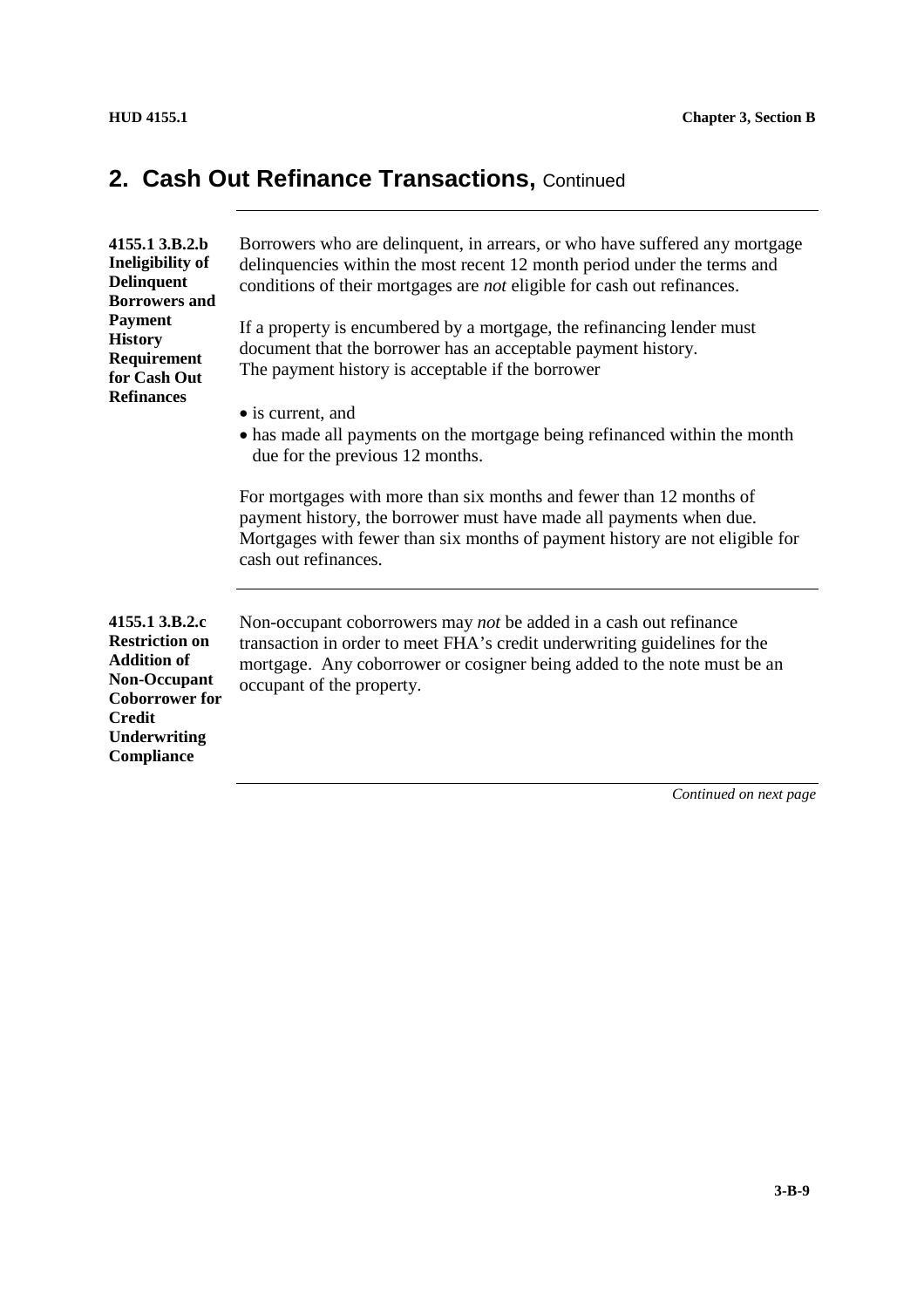**4155.1 3.B.2.d Subordinate Liens and CLTV Ratios on Cash Out Refinances**

The table below lists the policy requirements regarding subordinate financing and combined loan-to-value (CLTV) requirements on cash out refinances.

| <b>Type of Subordinate Lien</b> | <b>Policy Requirement</b>                     |
|---------------------------------|-----------------------------------------------|
| New subordinate financing       | If new subordinate financing is being offered |
|                                 | by the lender or other permitted entity, the  |
|                                 | CLTV is limited to 85% (the FHA-insured       |
|                                 | first mortgage and any new junior liens       |
|                                 | when added together).                         |
| Existing subordinate            | Existing subordinate financing may remain     |
| financing                       | in place, but must be subordinated to the     |
|                                 | FHA-insured first mortgage, regardless of     |
|                                 | the total indebtedness or CTLV ratio,         |
|                                 | provided the borrower qualifies for making    |
|                                 | scheduled payments on all liens.              |
|                                 | The lender must use the maximum               |
|                                 | accessible credit limit of the existing       |
|                                 | subordinate lien to calculate the CLTV ratio. |
| Modified subordinate lien       | Many subordinate lien holders request         |
|                                 | modifications to the terms of the lien        |
|                                 | (typically a reduction in the amount of the   |
|                                 | lien) in exchange for remaining in a          |
|                                 | subordinate position. Modifying a             |
|                                 | subordinate lien in this manner often results |
|                                 | in re-executing the lien at closing, which is |
|                                 | acceptable to FHA. In this case, FHA does     |
|                                 | not consider the lien a new subordinate lien. |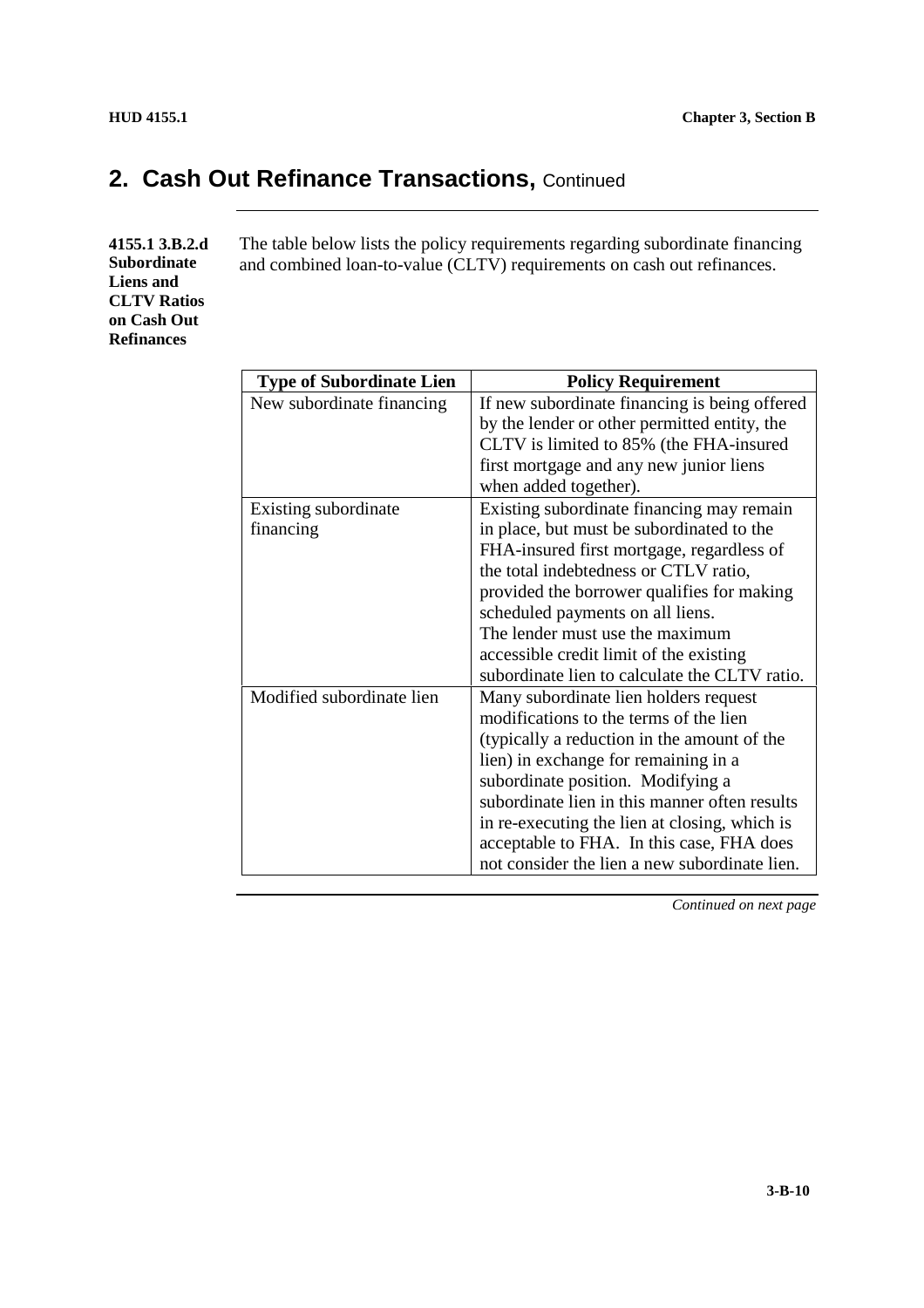| 4155.1 3.B.2.e<br><b>Maximum</b><br>Mortgage<br><b>Amount</b><br><b>Calculation</b><br><b>Based on</b><br>Length of<br>Ownership | The table below describes the maximum mortgage amount calculation for<br>cash out refinance transactions, based on the length of ownership. |                   |
|----------------------------------------------------------------------------------------------------------------------------------|---------------------------------------------------------------------------------------------------------------------------------------------|-------------------|
|                                                                                                                                  | If the property has been                                                                                                                    | Then the mortgage |

| If the property has been<br>owned by the borrower | nen ine mortgage                                                                                    |
|---------------------------------------------------|-----------------------------------------------------------------------------------------------------|
| as his/her principal                              |                                                                                                     |
| residence for                                     |                                                                                                     |
| 12 months or more                                 | is eligible for the maximum amount of 85% of                                                        |
| preceding the date of the                         | the appraiser's estimate of value.                                                                  |
| loan application                                  |                                                                                                     |
| fewer than 12 months                              | is limited to the <i>lesser</i> of 85% of the                                                       |
| preceding the date of the                         |                                                                                                     |
| loan application                                  | • appraiser's estimate of value, or                                                                 |
|                                                   | • sales price of the property when acquired.                                                        |
|                                                   | <i>Note</i> : The sales price does not need to be<br>considered if the property was acquired as the |
|                                                   | result of inheritance and is, or will become, the                                                   |
|                                                   | heir's principal residence.                                                                         |